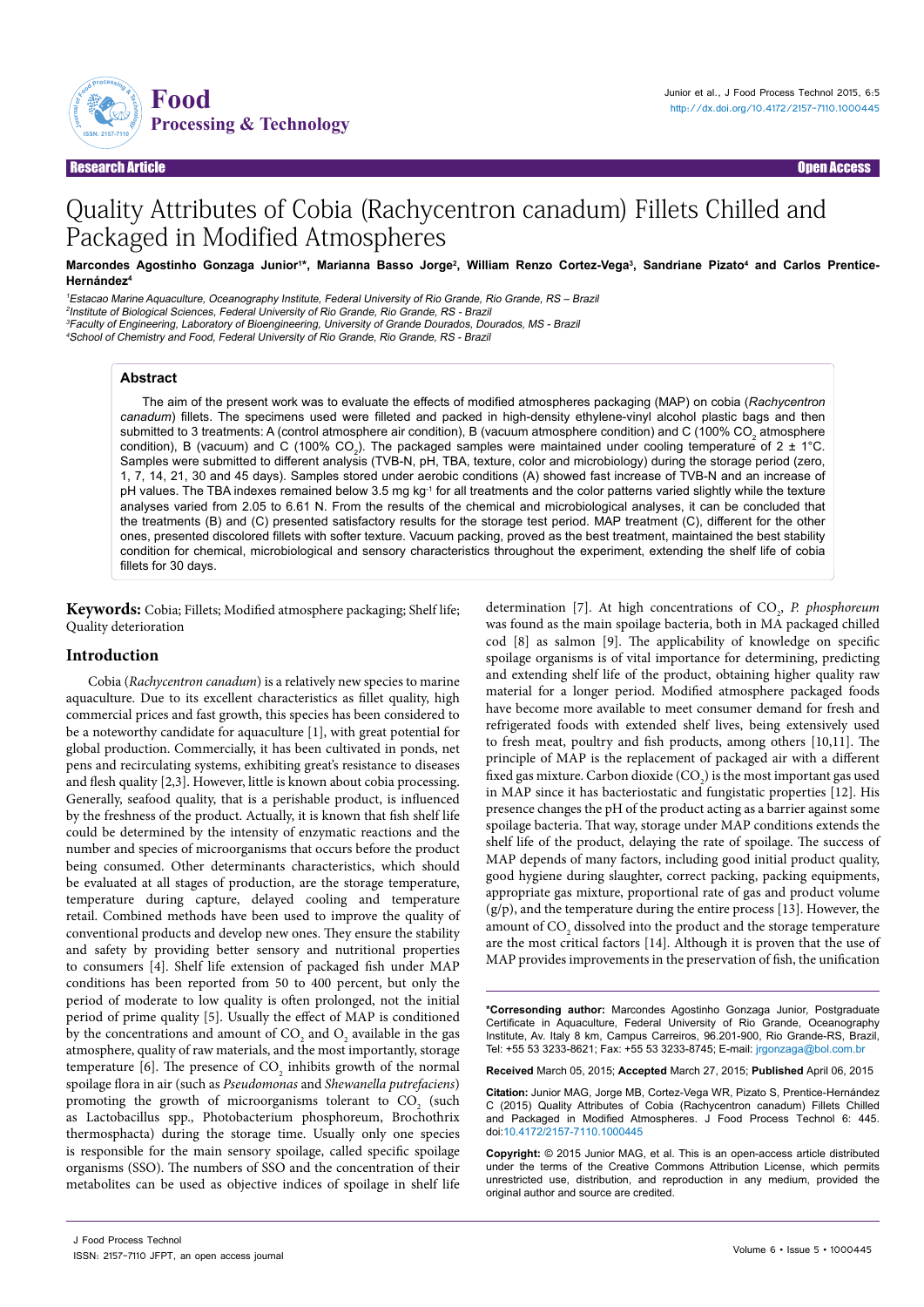of criteria becomes difficult when we takes into consideration the difference between species, mixtures of gases and temperatures of storage. Work using MAP in salmon fillets [15], slices [16] and steaks [17] showed that sensory shelf life of the products were extended to 20, 18 and 22 days, respectively. Sivertsvik et al. [6] studied the evolution of the storage conditions of salmon fillets in controlled cooling (4°C) and MAP (CO<sub>2</sub>: N<sub>2</sub>; 60:40) conditions, found that the best performance of sensory shelf life was 21 days. Sivertsvik et al. [18] also studied the quality of cooling (≤ 1°C) during transport of gutted salmon (*Salmo*   $\emph{salar}$ ) stored in plastic bags containing 50 and 100% of CO<sub>2</sub>, 60% of  $CO_2$  and 40% of  $O_2$ , as well as conventional packaging (polystyrene) material. The authors found that salmon packed in MAP showed better sensory quality after 13 days of storage than conventionally packaged. The experiments cited above were performed in different gas mixtures, gp-1 ratios and temperatures. Taking into account the excellent potential of cobia to aquaculture and the high quality of their fillets, the present work aims to develop a product of convenience, cobia minimally processed, by the determination of your shelf life through monitoring their chemical and physical properties, as well as the performance of microbiological evaluations.

# **Material and Methods**

# **Packaging and storage condition**

Cobia specimens were obtained from a fish farm in Angra dos Reis - RJ, southern Brazil. Fishes were killed by immersion in ice cold water (hypothermia), gutted and packed in an insulated polystyrene ice box. They were then delivered to the laboratory within 12 h after collection. Once in the laboratory, the fishes were washed, cleaned, filleted (about 200g) and packaged in modified atmosphere using a packaging machine (TECMAQ, model AP - 450). Fishes were packed with a film of ethylene vinyl alcohol - EVOH (transmission rate for oxygen of 28.18 cm<sup>3</sup> m<sup>-2</sup> day<sup>-1</sup> at 23°C, 80% RH and 1 atm). The ratio between the volume of gas and food weight used  $(g/p \text{ ratio})$  was 2:1  $(v/w)$ . The compositions of the gas mixture used for packaging the products were: A (control, atmosphere air condition), B (vacuum atmosphere condition) and C (100%  $\mathrm{CO}_\mathrm{2}$  atmosphere condition). All samples were stored in a refrigerator at a constant temperature  $(2 \pm 1^{\circ}C)$  for 45 days. Analyses were performed immediately (time 0) on packaging and after 1, 7,14,21,30 and 45 days of storage.

## **Proximate composition**

Moisture, ash, crude protein and fat contents were determined according to the methods described by [19]. Moisture was determined by the oven drying method at 110°C for 24 h. Total protein content was determined by the Kjeldhal method. Total lipids were assessed by the Soxhlet method.

## **Chemical analysis**

Total Volatile Base Nitrogen (TVB-N) was determined by protein precipitation using trichloroacetic acid (TCA, 7.5%) and evaluation of the total volatile base nitrogen in the TCA extract using the Micro Kjeldhal method, adapted by Jesus [20]. Thiobarbituric Acid Reactive Substances (TBARS) was determined by the precipitation of proteins associated with lipids and phospholipids. The spectrophotometer reading was taken at 538 nm, using conversion factor to transform mg of malondialdehyde to kg of food, according to adapted Tarladgis et al. [21].

pH measurements was determined with the aid of a Digimed digital potentiometer, using muscle homogenized in distilled water in a Page 2 of 7

## **Physical analysis**

Fillet color was measured with a Tristimulous colorimeter method (CR-400 Chroma Meter, Konica Minolta Instrument Systems) with circular measurement area of 8 mm. The colorimeter was calibrated using a white standard plate (L=100). The L<sup>\*</sup>, a<sup>\*</sup>, b<sup>\*</sup> and C values were measured in three distinct position of the fillet. Three readings were carried out at each position. Texture analysis of cobia fillets was carried out using a texture analyzer Model TA-XT2 plus (Stable Micro Systems, Surrey, UK) calibrated for cutting speed  $(2 \text{ mm s}^{-1})$ , speed of return (5 mm s-1) and sensitivity (0.250 N). Samples were removed in form of parallelepipeds of 2 cm<sup>3</sup>, following the orientation of muscle fibers as Sigurgisladottir et al. [23], and submitted to a cutting/shearing test using Warner-Bratzler shear force (kgf), which indicated the total energy (work) required to shear (toughness). Results were transformed and expressed as newton unit.

# **Microbiological analysis**

Samples (25 g) were taken aseptically from the fish fillet, transferred aseptically to a stomacher bag (Seward Medical, London, UK) containing 225 mL of sterile peptone water (0.1%) and homogenized with a stomacher (Lab Blender 400, Seward Medical) for 60 s at room temperature. Serial dilutions were prepared in sterile peptone water (0.1%) and the surface was plated in duplicate on a standard plate count Agar (Acumedia Manufacturers, Inc., Lansing, MI) for the enumeration of microorganisms (aerobic mesophilic and psychrotrophic). Plates for mesophilic counts were stored at 35°C for 48 h, while plates for psychrotrophic counts were stored at 5°C for 10 days. Tenfold serial dilutions were prepared using sterile peptone solution (0.1%) for further spread on agar plate to detected typical colonies by biochemical characterization, identification, and plate count (*Staphylococcus spp. and Escherichia coli*) using the most probable number per gram [24]. *Salmonella* was investigated according to standard methods [25].

## **Statistical analysis**

Data for physical and physicochemical analyses are expressed as mean  $\pm$  SD (n=3). Differences among treatments were assessed by two way analysis of variance (ANOVA) followed by the Tukey`s test using Statistic 7.0 software. In all cases, the significance level adopted was 5%  $(α=0.05)$ .

# **Results and Discussion**

Proximate composition in cobia used in this experiment and their standard deviations was 76.85  $\pm$  1.26% moisture, 0.96  $\pm$  0.02% ash, 16.85  $\pm$  1.6% total proteins and 3.48  $\pm$  0.32% total fat. It is known that variations in the chemical composition of marine fishes is closely related to nutrition, living area, fish size, catching season, seasonal and sexual variations as well as other environmental conditions [26]. These variations, might lead to changes in attributes, including taste, odor, texture, color and surface appearance, which control the acceptability of fish as food [27]. The Official Regulations on Industrial Sanitation and Inspection of Animal Products - RIISPOA [28] established the maximum pH limit for the internal part of fresh fish as 6.5. According to Papadopoulos et al. [29], the pH value of live fish muscle is close to 7.0. However, post mortem pH may vary from 6.0 to 7.1 depending on species, fishing season and other factors [30]. In the present study, the initial pH for Cobia stored during 45 days was 6.4 for all treatments (Figure 1). In atmosphere control (A) condition, was observed an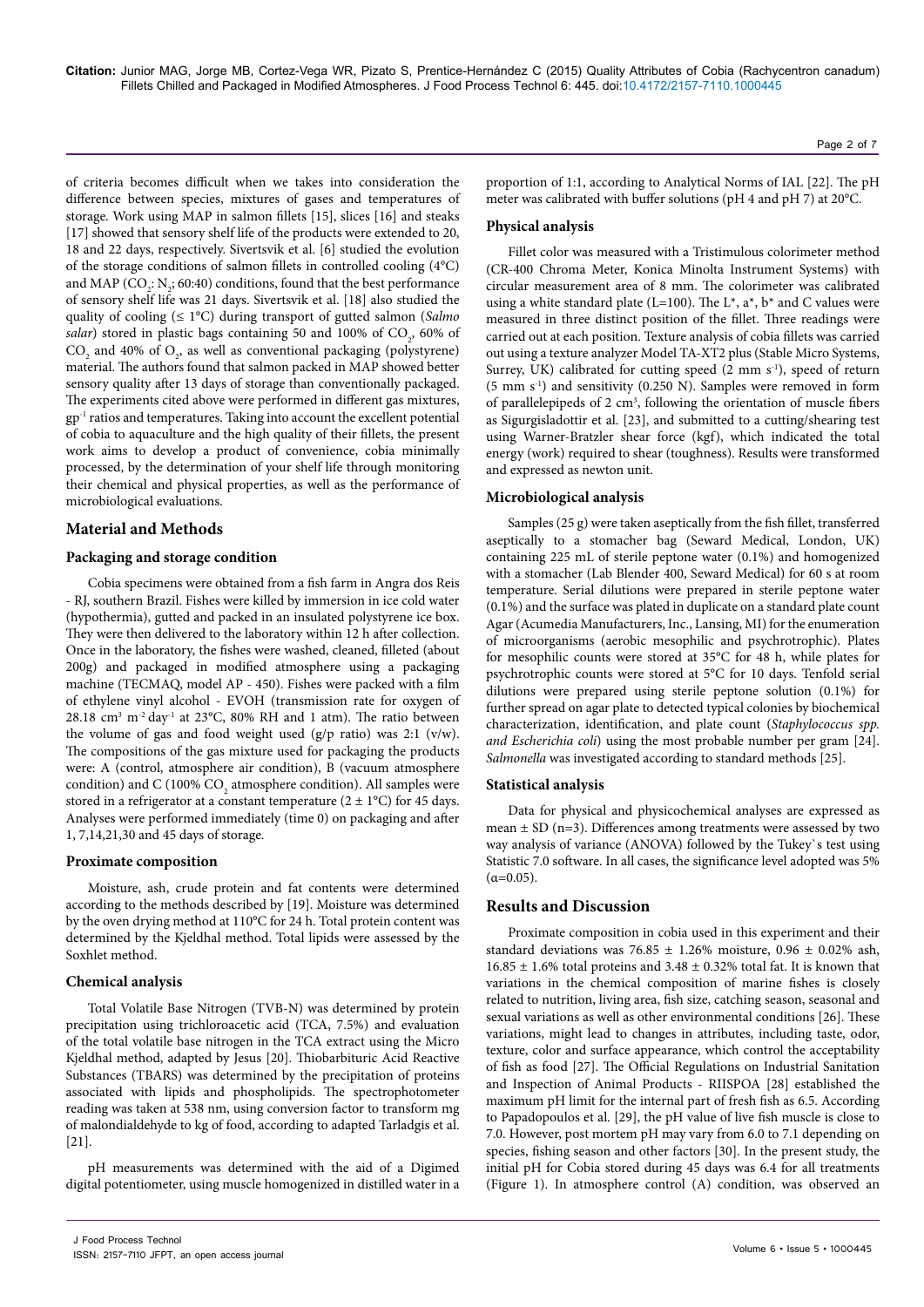

increase during the first (1 day) and last day (45 day) of storage, when compared with the time of packaging (0 day) (Figure 1). These increases may be due to an accumulation of alkaline compounds, such as ammonia, derived mainly from microbial action [31]. Oppositely, in vacuum (B) and MAP (C) conditions, the pH dropped from the time of packaging (0 days) for all sampling times, remained stable throughout the storage period (Figure 1). However, MAP treatment was significantly lower and more stable when compared with the other two treatments. These results may be related to lower psychrotrophic bacteria counts found in this treatment, probably due to the antimicrobial action of the CO2 in fish muscle. Arkoudelos et al. [32] analyzing quality attributes of eel (*Anguilla anguilla*) stored under air and MAP conditions, showed no statistically significant differences on the pH values for eel during the entire period of storage. According to the authors, pH examination could not be useful for monitoring eel quality changes. Poli et al. [33] found initial pH values of 6.4 in fillets of sea bass (*Dicentrarchus labrax*), very similar to the values found in the present study. Torrieri et al. [34] verified in *Dicentrarchus labrax* bass a pH of 6.6; once packed in modified atmosphere, the pH decreases to 6.5-6.3, depending on the storage atmosphere composition. Only samples packed with air as initial gas composition exhibited an increase on pH, which can be attributed to a consequent accumulation of basic substances in the bass muscles. Similar results were reported by Pastoriza et al. [35] and Ruiz-Capillas and Moral [36], supporting the results observed in the present work. Stamatis and Arkoudelos [37] also found similar results to the present study for pH values in *Sardina pilchardus* fillets under control, MAP and vacuum packaging at 3ºC. The pH of MAP and vacuum samples were lower throughout the storage period and static around an initial value of 6.26. For MAP stored fish it is well known that carbon dioxide can be absorbed into fish surface muscle, acidifying it via carbonic acid formation. According to Sikorski et al. [38] pH stability under these conditions may be explained by the buffer effect of the fish muscle This effect is attributed to the presence of soluble proteins, amino acids, trimethylamine and low molecular weight substances which may mask pH changes such as the slow increase in pH at the beginning of the degradation and faster towards the end process. This increase, commonly observed in spoiled products, may in part explain the significant differences found towards the end of storage. The TVB-N values of cobia stored during 45 days increased significantly during storage period (Figure 2). However, the increased was higher for atmosphere control condition (A) when compared with (B) and (C) treatments, which had values below the limit established by Brazilian legislation (30 mg 100 g-1). Statistical analysis of TVB-N data showed significant differences (P<0.05) between cobia stored in air (A), vacuum (B) and MAP (C), after 14 days of storage. However, no significant differences (P>0.05) were observed between TVB-N values of cobia in (B) and (C) condition during the storage period (45 days). Similar results were reported by Ozogul et al. [39] evaluating sardine (*Sardina* 

*pilchardus*) packaging in modified atmosphere and vacuum. At the beginning of storage, the TVB-N value was 4.9 mg 100  $g^{-1}$  for all cobia fillets stored conditions. The release of total volatile bases increased up to 30 mg 100  $g^{-1}$  for fillets stored in air (A), 17.3 mg 100  $g^{-1}$  for vacuum (B) and 16 mg 100 g<sup>-1</sup> for MAP (C) after 30 days of storage. Fraser and Sumar [40] indicated that bacterial catabolism of amino acids in fish muscle results in an accumulation of ammonia and others volatile bases. Fernandez et al. [41] studying *Salmo salar* under MAP condition, founded no significant differences in TVB-N values during the storage period. The values were also lower than those indicated by technical standards (30 mg N 100 mg<sup>-1</sup>). When the total viable counts reached 106 cfu  $g^{-1}$ , the TVB-N content was found to be approximately 29 mg  $100 \text{ g}^{-1}$  for air (A) conditions. The fast increase of TVB-N at higher microbial numbers indicates substantial deterioration of the fish. MAP (C) condition showed the lowest values of TVB-N. According to Lampila [42] this result could be explained by two factors: the inhibiting effect of  $\mathrm{CO}_2$  on microbial growth, and the change in flora composition when fish is stored in enriched  $\mathrm{CO}_2$  atmospheres. Ruiz-Capillas and Moral [36] also observed that TVB-N levels in *Merluccius merluccius* stored in  $CO<sub>2</sub>$  atmospheres increased more slowly than in air. The control (air condition) had the highest TVB-N values throughout the storage period exceeding the acceptability limits of 30 mg 100 g of muscle-1 after 25 days of storage, while the samples packaged in different atmospheres does not exceed this limit throughout the storage period. In accordance with these results, Ruiz-Capillas and Moral [36] founded that all *Merluccius merluccius* packaged in MAP condition do not exceeding the acceptability limits of 30 mg 100  $g^{-1}$  of muscle during the storage period (35 days). According to Stamatis and Arkoudelos [37] the TVB-N concentrations of *Sardina pilchardus* and others fishes contain little carbohydrate in muscle tissues (<0.5%, w/w) that explain the small amounts of lactate produced post mortem. The Figure 3 shows TBA values of cobia stored during 45 days in different conditions (A, B and C). The values remained in the recommended limits (1.5 mg of malonaldehyde Kg of muscle-1) [43,44] during 14 days of storage for control condition (A) and 30 days of storage for (B) and (C) conditions, (p>0.05). The TBA results for control (A) indicate that after 14th day of storage rancidity can be detected (TBA greater than 1.6 mg MA kg<sup>-1</sup>). Generally, lipids of fresh fish stored in ice or under refrigeration, rarely show any tendency towards oxidative rancidity. However, when this fish is stored for long periods of time in atmospheres control with high  $O<sub>z</sub>$ levels, rancidity could be a problem. The TBA values observed for the vacuum packing treatment (B) were lower at the end of the storage period when compared to the values obtained for the other two treatments (A and C) (Figure 3). This result can probably be explained by the lack of gas in (B) treatment that slows the process of oxidation of

Page 3 of 7

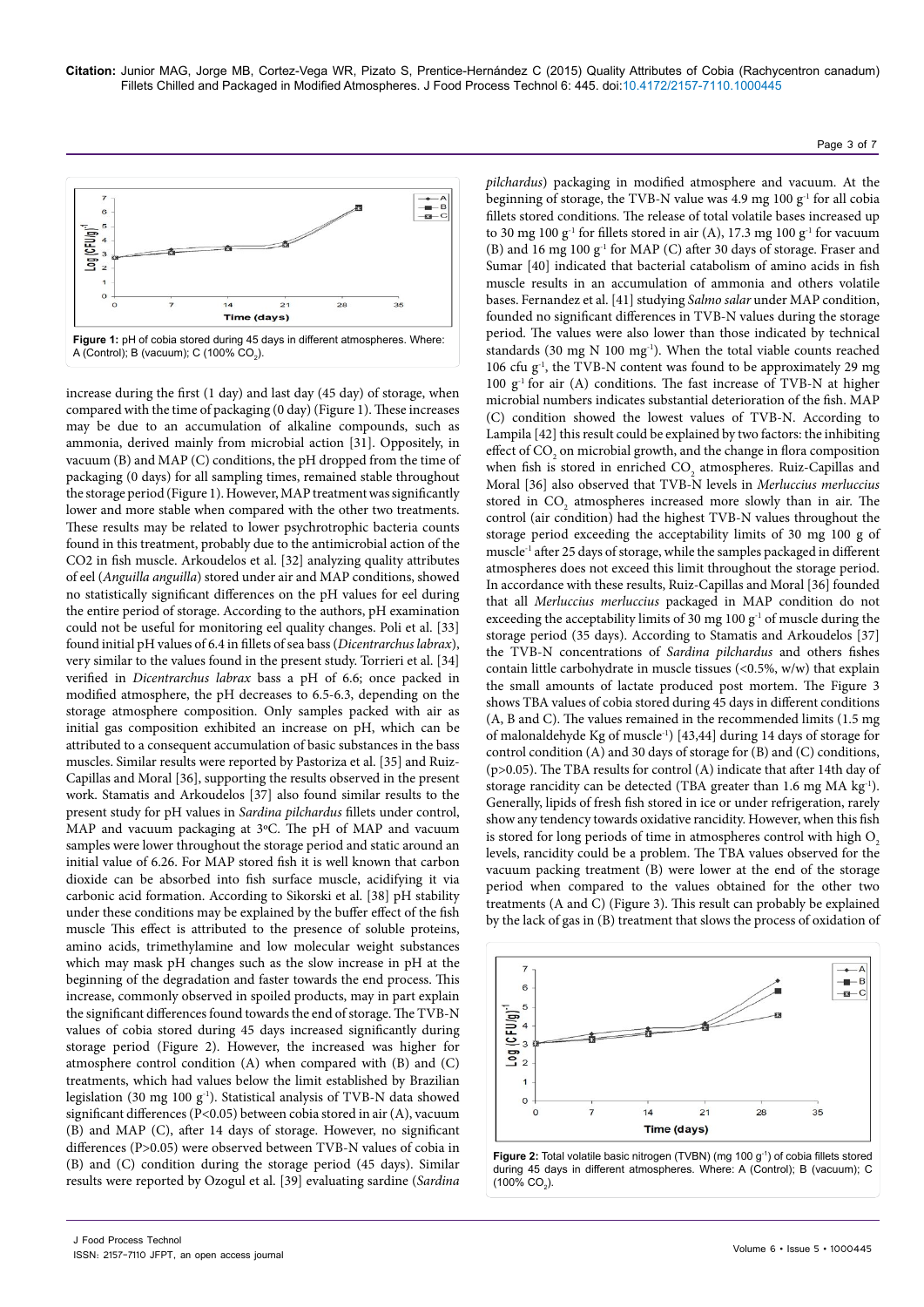

polyunsaturated fatty acids in this treatment. Treatment (C), kept in atmosphere with high CO2 concentrations (100%), had TBA levels of 1.75 mg MA/kg, after 30 days of storage. Studying hake (*Merluccius merluccius*) Ruiz-Capillas and Moral [36] observed greater TBA amounts for richer  $\mathrm{CO}_2$  atmospheres conditions, probably due to a synergistic action between CO<sub>2</sub> and O<sub>2</sub>, which facilitate polyunsaturated fatty acid autooxidation. Soccol et al. [45] also observed similar behavior in modified atmospheres. Bacteria of the genus *Salmonella spp.* does not occur originally in fish, just when is introduced during handling or contact with contaminated water. The original habitat of this genus of bacteria is the intestinal tract of humans and warm blooded animals and their presence indicates a possible fecal contamination. Fish caught in clean waters are generally exempt from this type of bacteria. Their presence is due to the contact with infected fish, poorly cleaned surfaces and cross contamination [46,47]. In the present work, the presence of *Salmonella ssp.* was not detected in any samples, indicating good hygiene and product safety.

Although Brazilian legislation does not establish reference values for the presence of *Escherichia coli* in fish, quantitative knowledge of this microorganism is an important indicator of sanitary quality and fitness for human consumption of fish. *Escherichia coli* counts found in cobia fillets packaged in different atmospheres were below to 0.3 NMP  $g^{-1}$  or > 102 CFU  $g^{-1}$  of sample for all treatments (A, B and C), showing that the fillets studied had good production and manipulation practices according the standards established by ICMSF which maintain the maximum value of 103 NMP g<sup>-1</sup> for fresh fish refrigerated at 4°C or frozen at -18°C. The growth curves of aerobic mesophilic microorganisms of cobia fillets packaged in different modified atmospheres is shown in Figure 4. We can observe that the count of mesophilic microorganisms increased with the time of storage in all treatments with a significant difference between the first and last day of analysis in all treatments. A significant difference between treatment (A) and (C) was also observed after 30 days of storage, showing that the use of different gases were effective to reduce microbial growth. Similarly, Cortez-Vega et al. [48] studying beef and raw chicken breast demonstrated the effective using of different gases to control microorganism's growth. Regarding the aerobic psychrotrophic microorganisms growth, no limits were establish in Brazilian legislation, however it is also known that high counts of this kind of microorganisms contribute to the reduction of the product lifetime. The ICMSF establishes counts less than 106-107 cfu g-1 as safe standards for consumption [49]. In order to increase the shelf life of commercial products, the initial microbiological counts must be reduced using strict hygienic conditions in the industry. In addition, to reduce the microbial growth rate, the storage temperature should be maintained at 1.5°C instead of 0°C. In the present work, the growth curve of aerobic psychrotrophic microorganisms (Figure 5)

showed a growth during the storage time. Treatment (A) showed an increase of approximately 68% between the first and last day of storage while treatment (C) showed 40.75% growth over the same period. Many microorganisms of aerobic spoilage have their growth inhibited by the presence of small quantities of CO<sub>2</sub> (20%), increasing the product shelf life with the increasing  $\mathrm{CO}_2$  concentrations [50]. In the present study, it was observed that the use of  $\mathrm{CO}_2$  with other gases increased the life span of cobia fillets over the control sample. The growth curve for *Staphylococcus spp.* in cobia fillets stored under refrigeration conditions during 30 days (Figure 6) showed an increase in *Staphylococcus ssp.* microorganisms for all treatments (A, B and C) over the entire period with no significant difference between the treatments after 30 days of storage. The results showed that the *Staphylococcus ssp.* count was not significantly (p>0.05) affected by the treatments or the storage period, with values above 103 CFU  $g^{-1}$  after 30 days of storage. The Compendium of Norms and Standards for Food [51] established a maximum of 103 Staphylococcus coagulase (+) g of fishas standards for fresh refrigerated fish. Values of color  $(L^*, a^*, b^*)$  and texture of cobia fillets stored under refrigeration are reported in Table 1. The results demonstrated a decrease in lightness (L  $*$ ) during the storage days. The decrease of L $*$  leads to change in the fillets color, whereas values near to zero indicate darker

Page 4 of 7









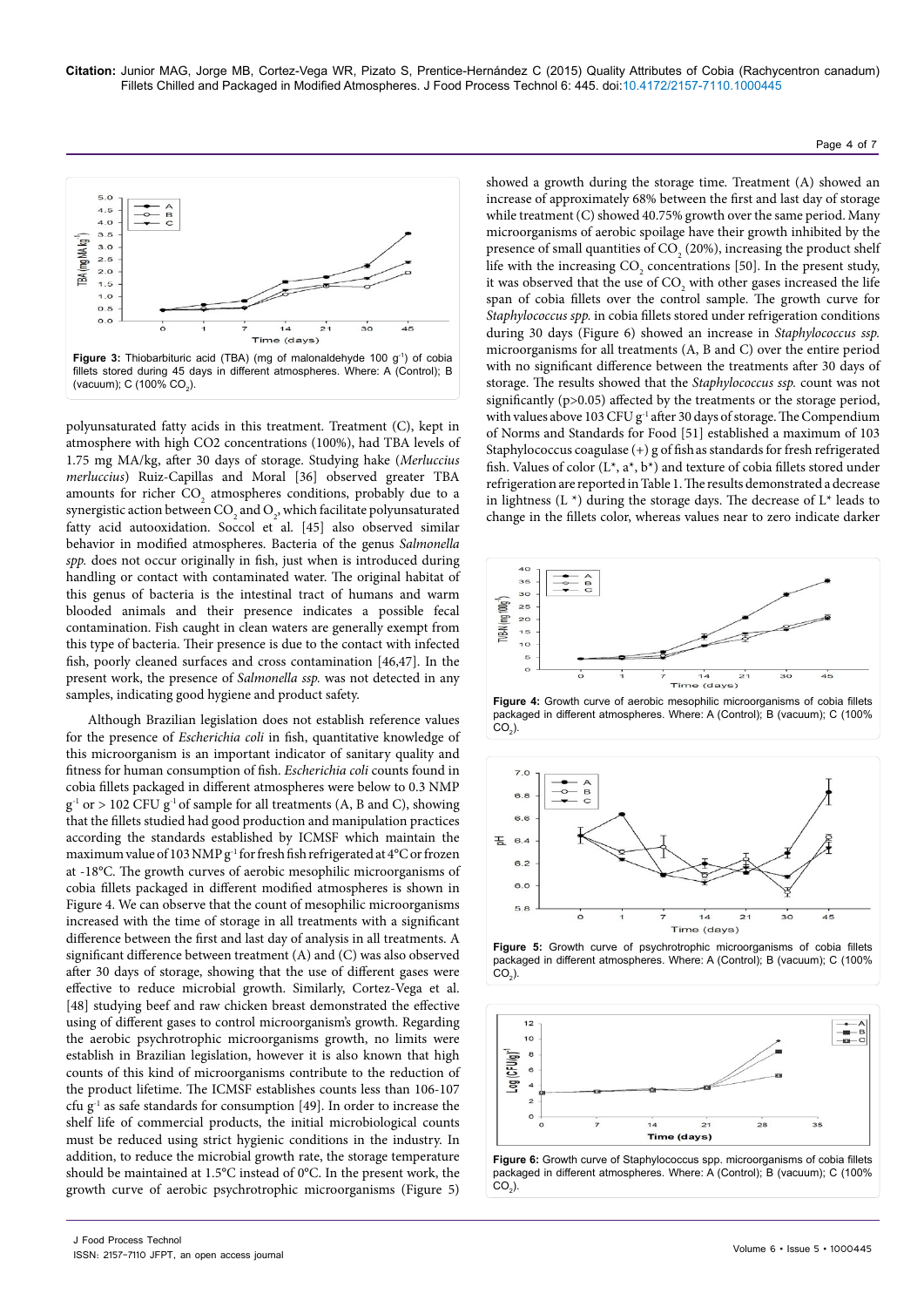**Citation:** Junior MAG, Jorge MB, Cortez-Vega WR, Pizato S, Prentice-Hernández C (2015) Quality Attributes of Cobia (Rachycentron canadum) Fillets Chilled and Packaged in Modified Atmospheres. J Food Process Technol 6: 445. doi[:10.4172/2157-7110.1000445](http://dx.doi.org/10.4172/2157-7110.1000445)

#### Page 5 of 7

| Time (days)    | <b>Treatments</b> | Color                           |                                 |                                 |                                |
|----------------|-------------------|---------------------------------|---------------------------------|---------------------------------|--------------------------------|
|                |                   | L*                              | $a^*$                           | $b^*$                           | <b>Texture</b>                 |
| 0              | Α                 | $66.85 \pm 1.03^{\text{aBC}}$   | $0.73 \pm 0.12^{aB}$            | $1.46 \pm 0.24$ <sup>aC</sup>   | $6.61 \pm 1.2^{aA}$            |
|                | B                 | 66.85 ± 1.03 <sup>aA</sup>      | $0.73 \pm 0.12^{aAB}$           | $1.46 \pm 0.24$ <sup>aC</sup>   | $6.61 \pm 1.2$ <sup>aA</sup>   |
|                | C                 | $66.85 \pm 1.03$ <sup>aA</sup>  | $0.73 \pm 0.12^{aAB}$           | $1.46 \pm 0.24^{aD}$            | $6.61 \pm 1.2$ aA              |
|                | A                 | $66.23 \pm 0.71$ <sup>aBC</sup> | $0.61 \pm 0.10^{bB}$            | $1.57 \pm 0.15$ <sup>aC</sup>   | $6.61 \pm 1.2$ aA              |
|                | B                 | $66.15 \pm 0.66$ <sup>aA</sup>  | $0.73 \pm 0.21$ <sup>abAB</sup> | $1.42 \pm 0.06^{\text{aC}}$     | $6.61 \pm 1.2$ aA              |
|                | C                 | 66.10 ± 1.20 <sup>aA</sup>      | $1.01 \pm 0.08$ <sup>aA</sup>   | $1.56 \pm 0.21^{aD}$            | $6.61 \pm 1.2$ <sup>aA</sup>   |
| $\overline{7}$ | Α                 | $65.63 \pm 0.62$ <sup>aBC</sup> | $0.61 \pm 0.21^{aB}$            | $2.62 \pm 0.19$ <sup>aBC</sup>  | $4.19 \pm 0.7$ <sup>cA</sup>   |
|                | B                 | $66.32 \pm 0.29$ aA             | $0.52 \pm 0.19^{aB}$            | $2.17 \pm 0.83$ <sup>aBC</sup>  | $5.08 \pm 1.37^{abA}$          |
|                | C                 | $62.91 \pm 0.97^{b}$            | $-0.51 \pm 0.07$ <sup>bC</sup>  | $1.72 \pm 0.22$ <sup>aD</sup>   | $4.09 \pm 1.3^{bA}$            |
| 14             | Α                 | 72.44 ± 0.51 <sup>aA</sup>      | $1.35 \pm 0.09$ <sup>aA</sup>   | $3.56 \pm 0.42^{b}$             | $3.45 \pm 0.2^{\text{bcB}}$    |
|                | B                 | $65.74 \pm 0.14^{bA}$           | $-0.73 \pm 0.21$ <sup>cC</sup>  | $2.29 \pm 0.12$ <sup>CABC</sup> | $5.01 \pm 0.45^{abA}$          |
|                | С                 | $60.38 \pm 0.46$ <sup>cC</sup>  | $0.03 \pm 0.01^{bBC}$           | $6.56 \pm 0.27$ <sup>aC</sup>   | $3.27 \pm 0.23^{bB}$           |
| 21             | A                 | $67.86 \pm 1.43aB$              | $1.04 \pm 0.33$ <sup>aAB</sup>  | $3.34 \pm 0.92^{bBC}$           | $3.01 \pm 0.14$ <sub>bcB</sub> |
|                | B                 | $65.45 \pm 0.51^{bA}$           | $0.77 \pm 0.32$ <sup>aAB</sup>  | $2.61 \pm 0.31^{bAB}$           | $4.96 \pm 0.27^{abA}$          |
|                | C                 | $58.84 \pm 0.37$ <sup>cCD</sup> | $-1.33 \pm 0.16^{b}$            | $6.87 \pm 0.33$ <sup>aC</sup>   | $3.19 \pm 0.2^{bB}$            |
| 30             | Α                 | $65.36 \pm 2.23$ <sup>aBC</sup> | $1.01 \pm 0.37^{aAB}$           | $6.64 \pm 1.29$ <sup>aA</sup>   | $2.77 \pm 0.12^{\text{bcB}}$   |
|                | B                 | $65.36 \pm 0.32$ aA             | $1.15 \pm 0.14$ aA              | $2.88 \pm 0.17^{bAB}$           | $4.58 \pm 0.13^{abA}$          |
|                | C                 | $58.53 \pm 0.36^{\text{bCD}}$   | $-3.52 \pm 0.67$ <sup>bF</sup>  | $7.92 \pm 0.56^{aB}$            | $2.92 \pm 0.7$ <sup>bB</sup>   |
| 45             | A                 | $63.35 \pm 1.97$ <sup>aC</sup>  | $1.41 \pm 0.07$ <sup>aA</sup>   | $6.96 \pm 0.75^{bA}$            | $2.05 \pm 0.08$ <sup>cB</sup>  |
|                | B                 | $62.65 \pm 0.78$ aA             | $-0.19 \pm 0.05$ <sup>cB</sup>  | $3.28 \pm 0.16$ <sup>cA</sup>   | $3.93 \pm 0.25$ <sup>aA</sup>  |
|                | C                 | $57.44 \pm 0.11^{bD}$           | $-2.28 \pm 0.13$ <sup>cE</sup>  | $9.61 \pm 0.36^{\text{aA}}$     | $2.58 \pm 0.35^{68}$           |

Where: A (Control); B (vacuum); C (100% CO2). Means followed by the same letter in the column and capital letter in the line did not differ by Tukey Test (P<0.05) **Table 1:** Color values (L\*), Chroma a\*, Chroma b\* and texture values (N) of cobia fillets using different packaging stored under refrigeration.

fillets. In the present work, the use of  $\mathrm{CO}_2$  was not effective for reducing browning of cobia fillets. However, different results were found by Cortez-Vega et al. [49] that demonstrated the efficacy of  $\mathrm{CO}_2$  compared to the control sample in delaying browning raw chicken breast fillets. Poli et al. [33] also found higher brightness values at the beginning and in the end of the storage period in European sea bass fillets in relation to the control samples. Analysis of Chroma a\* (Table 1) indicate a decrease in values of all treatments during the storage days. This decrease in the red color of samples indicates a trend to darken (tendency to green). In 45 days of analysis, no significant difference was observed between treatments (B) and (C). These results is in agreement with Cortez-Vega et al. [49] who also observed a decrease in the values of Chroma a\* in raw chicken breast fillets. Regarding Chroma b\* values (Table 1), was observed an increase in all treatments. However, MAP treatment  $(C, 100\%$   $CO<sub>2</sub>)$  showed the higher value of Chroma  $b^*$  compared to the control sample (A), demonstrating that this gas was not effective in maintaining cobia fillets color. This increase shows a tendency to darker color (tendency to yellow) and a possible degradation of cobia fillets. The texture analyses (Table 1) showed a decreasing during the storage days for all treatments. The control treatment (A) showed the higher reduction in texture (68.98%), followed by (C) (60.96%) and (B) (40.54%) after 45 days of storage under refrigeration. According to Dhananjayan et al. [52], the decrease in cutting force is related to microbial deterioration during the storage period when nutrient uptake by bacteria occurs and the fibers break down more easily at lower shear strength. Fernández et al. [41] studied the combined effect of modified atmosphere packaging with additives, estimated that the shelf life for salmon (*Salmo salar*) was 27 days considering the texture of fillets as parameter. The authors showed that this type of treatment was efficient to maintaining the texture for longer time. However, in the present work, vacuum packaging (B) showed lower decrease of texture during the evaluated period. The decrease of texture found in this study for treatment (A) in relation to (B) and (C) are according to data reported by Cortez-Vega et al. [49], who also found differences between the first

and last day of storage for the control and the treatment of  $100\%$  CO<sub>2</sub>. The same authors founded lower decrease in raw chicken breast fillets texture over other treatments.

## **Conclusions**

From the results of the chemical and microbiological analyses, it can be concluded that the treatments (B) and (C) presented satisfactory results for the storage test period. MAP treatment (C), different for the other ones, presented discolored fillets with softer texture. The presence of *Salmonella* and *Escherichia coli* was not detected during the storage period. Vacuum packing, proved as the best treatment, maintained the best stability condition for chemical, microbiological and sensory characteristics throughout the experiment, extending the shelf life of cobia fillets for 30 days.

#### **Acknowledgments**

The authors acknowledge the Nautilus Farm, Ilha Grande, RJ, Brazil; CNPq; MPA and FAPEAM for the financial support.

#### **References**

- 1. Liao IC, Leaño EM (2007) Cobia aquaculture: research, development and commercial production. World Aquaculture Society. Louisiana, USA.
- 2. [Duncan M, Craig SR, Lunger AN, Kuhn DD, Salze G, et al. \(2007\) Bio](http://www.sciencedirect.com/science/article/pii/S0044848607004772)  [impedance assessment of body composition in cobia \(Rachycentron canadum\).](http://www.sciencedirect.com/science/article/pii/S0044848607004772)  [Aquaculture 271: 432-438.](http://www.sciencedirect.com/science/article/pii/S0044848607004772)
- 3. [Lunger AN, Mclean E, Gaylord TG, Craig SR \(2007\) Taurine addition to](http://www.sciencedirect.com/science/article/pii/S0044848607005601)  [alternative dietary proteins used in fish meal replacement enhances growth of](http://www.sciencedirect.com/science/article/pii/S0044848607005601)  [juvenile cobia \(Rachycentron canadum\). Aquaculture 271: 401-410.](http://www.sciencedirect.com/science/article/pii/S0044848607005601)
- 4. [Leistner L \(1992\) Food preservation by combined methods. Food Research](http://www.sciencedirect.com/science/article/pii/0963996992901582)  [International 25: 151-158](http://www.sciencedirect.com/science/article/pii/0963996992901582).
- 5. [Fletcher GC, Statham JA \(1988\) Shelf-life of sterile yellow-eyed mullet](http://onlinelibrary.wiley.com/doi/10.1111/j.1365-2621.1988.tb13523.x/abstract)  [\(Aldrichetta forsteri\) at 4°C. Journal of Food Science 53: 1030-1035.](http://onlinelibrary.wiley.com/doi/10.1111/j.1365-2621.1988.tb13523.x/abstract)
- 6. [Sivertsvik M, Jeksrud WK, Rosnes JT \(2002\) A review of modified atmosphere](http://onlinelibrary.wiley.com/doi/10.1046/j.1365-2621.2002.00548.x/abstract)  [packaging of fish and fishery products - significance of microbial growth](http://onlinelibrary.wiley.com/doi/10.1046/j.1365-2621.2002.00548.x/abstract)  [activities and safety. International Journal of Food Science and Technology 37:](http://onlinelibrary.wiley.com/doi/10.1046/j.1365-2621.2002.00548.x/abstract)  [107-127.](http://onlinelibrary.wiley.com/doi/10.1046/j.1365-2621.2002.00548.x/abstract)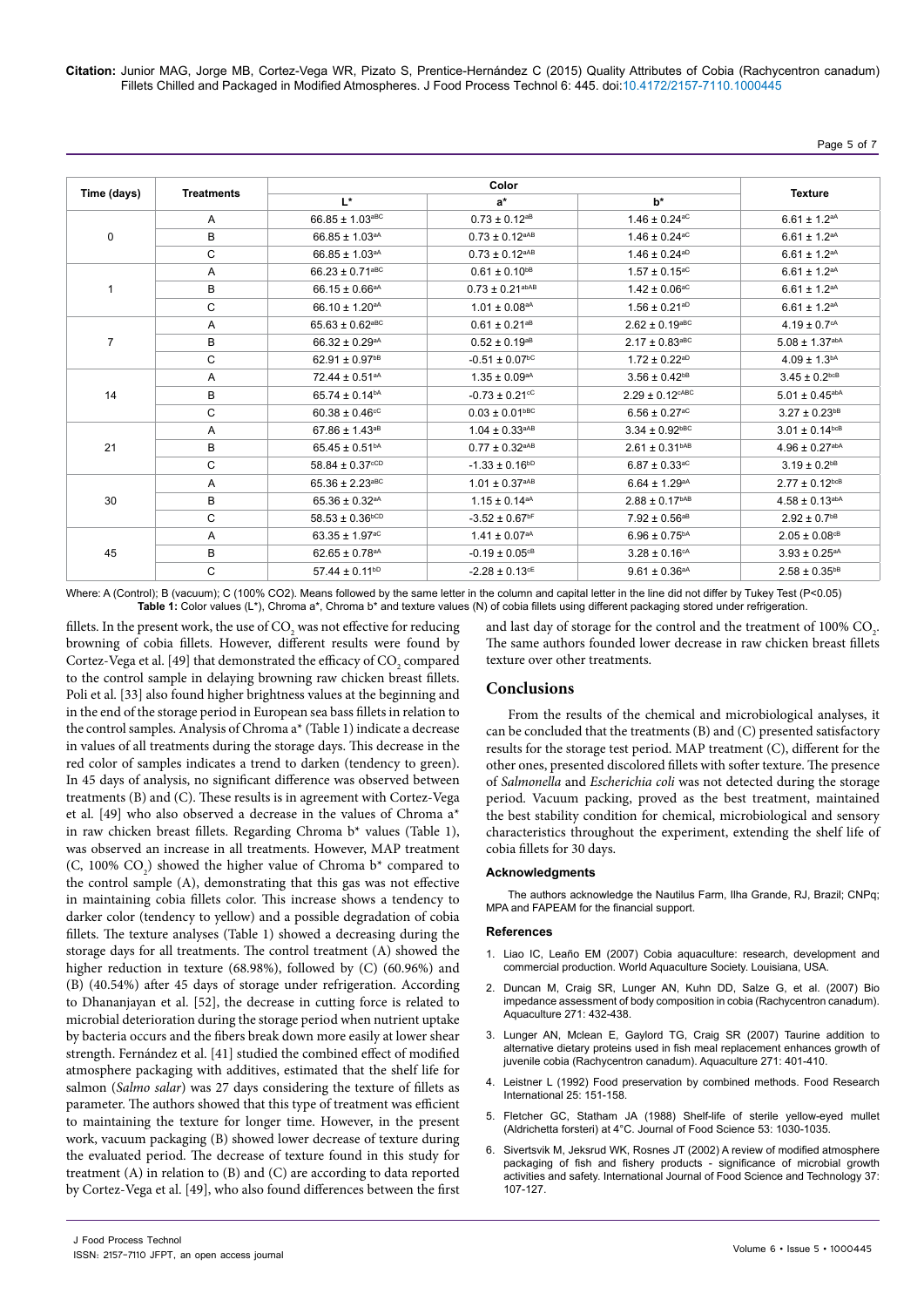**Citation:** Junior MAG, Jorge MB, Cortez-Vega WR, Pizato S, Prentice-Hernández C (2015) Quality Attributes of Cobia (Rachycentron canadum) Fillets Chilled and Packaged in Modified Atmospheres. J Food Process Technol 6: 445. doi[:10.4172/2157-7110.1000445](http://dx.doi.org/10.4172/2157-7110.1000445)

- 7. [Dalgaard P \(2000\) Fresh and lightly preserved seafood. Shelf-life evaluation of](http://books.google.co.in/books?hl=en&lr=&id=ovoNjpn6aLUC&oi=fnd&pg=PA110&dq=Fresh+and+lightly+preserved+seafood.+Shelf-life+evaluation+of+foods&ots=KJ9rEMj2LP&sig=-IqRmIM5pAmNKs497rUvPk5dcjM#v=onepage&q=Fresh and lightly preserved seafood. Shelf-life evaluation of foods&f=false) [foods. Gaithersburg, Md.: Aspen Publishers, Inc.](http://books.google.co.in/books?hl=en&lr=&id=ovoNjpn6aLUC&oi=fnd&pg=PA110&dq=Fresh+and+lightly+preserved+seafood.+Shelf-life+evaluation+of+foods&ots=KJ9rEMj2LP&sig=-IqRmIM5pAmNKs497rUvPk5dcjM#v=onepage&q=Fresh and lightly preserved seafood. Shelf-life evaluation of foods&f=false)
- 8. [Dalgaard P \(1995\) Qualitative and quantitative characterization of spoilage](http://www.ncbi.nlm.nih.gov/pubmed/7488527/) [bacteria from packed fish. International Journal of Food Microbiology 26: 319-](http://www.ncbi.nlm.nih.gov/pubmed/7488527/) [33.](http://www.ncbi.nlm.nih.gov/pubmed/7488527/)
- 9. [Emborg J, Laursen BG, Rathjen T, Dalgaard P \(2002\) Microbial spoilage and](http://www.ncbi.nlm.nih.gov/pubmed/11966922) [formation of biogenic amines in fresh and thawed modified atmosphere packed](http://www.ncbi.nlm.nih.gov/pubmed/11966922) [salmon \(Salmo salar\) at 2°C. Journal of Microbiology 92: 790-799.](http://www.ncbi.nlm.nih.gov/pubmed/11966922)
- 10. [Chouliara E, Badeka A, Savvaidis I, Kontominas MG \(2008\) Combined effect](http://link.springer.com/article/10.1007%2Fs00217-007-0610-3#page-1) [of irradiation and modified atmosphere packaging on shelf-life extension](http://link.springer.com/article/10.1007%2Fs00217-007-0610-3#page-1) [of chicken breast meat: Microbiological, chemical and sensory changes.](http://link.springer.com/article/10.1007%2Fs00217-007-0610-3#page-1) [European Food Research and Technology 226: 877–888.](http://link.springer.com/article/10.1007%2Fs00217-007-0610-3#page-1)
- 11. [Rosnes JT, Kleiberg GH, Sivertsvik M, Lunestad BT, Lorentzen G \(2006\) Effect](http://onlinelibrary.wiley.com/doi/10.1002/pts.735/abstract) [of modified atmosphere packaging and super chilled storage on the shelf](http://onlinelibrary.wiley.com/doi/10.1002/pts.735/abstract) [life of farmed ready-to-cook spotted wolf-fish \(Anarhichas minor\). Packaging](http://onlinelibrary.wiley.com/doi/10.1002/pts.735/abstract) [Technology and Science 19: 325-333.](http://onlinelibrary.wiley.com/doi/10.1002/pts.735/abstract)
- 12. [Soccol MCH, Oetterer M \(2003\) Use of modified atmosphere in seafood](http://www.scielo.br/scielo.php?script=sci_arttext&pid=S1516-89132003000400011) [preservation. Brazilian Archives of Biology and Technology 46: 569-580.](http://www.scielo.br/scielo.php?script=sci_arttext&pid=S1516-89132003000400011)
- 13. [Sivertsvik M \(2007\) The optimized modified atmosphere for packaging of](http://www.researchgate.net/publication/256804207_The_optimized_modified_atmosphere_for_packaging_of_pre-rigor_filleted_farmed_cod_%28Gadus_morhua%29_is_63_ml100_ml_oxygen_and_37_ml100_ml_carbon_dioxide) [prerigor filleted farmed cod \(Gadus morhua\) is 63 ml/100 ml oxygen and 37](http://www.researchgate.net/publication/256804207_The_optimized_modified_atmosphere_for_packaging_of_pre-rigor_filleted_farmed_cod_%28Gadus_morhua%29_is_63_ml100_ml_oxygen_and_37_ml100_ml_carbon_dioxide) [ml/ 100 ml carbon dioxide. LWT- Food Science and Technology 40: 430-438.](http://www.researchgate.net/publication/256804207_The_optimized_modified_atmosphere_for_packaging_of_pre-rigor_filleted_farmed_cod_%28Gadus_morhua%29_is_63_ml100_ml_oxygen_and_37_ml100_ml_carbon_dioxide)
- 14. Rotabakk BT, Lekang OI, Sivertsvik M (2008) Volumetric method to determine carbon dioxide solubility and absorption rate in foods packaged in flexible or semi rigid package. Journal of Food Engineering 84: 499-509.
- 15. Gonzalez C (2000) Effect of the use of modified atmospheres on the extension of shelf life of cold fresh Atlantic salmon. In Eight International Congress on Engineering and Food. México.
- 16. [Pastoriza L, Sampedro G, Herrera JJ, Cabo ML \(1996\) Effect of carbon dioxide](http://onlinelibrary.wiley.com/doi/10.1002/%28SICI%291097-0010%28199611%2972:3%3C348::AID-JSFA666%3E3.0.CO;2-O/abstract) [atmosphere on microbial growth and quality of salmon slices. Journal of the](http://onlinelibrary.wiley.com/doi/10.1002/%28SICI%291097-0010%28199611%2972:3%3C348::AID-JSFA666%3E3.0.CO;2-O/abstract) [Science of Food and Agriculture 72: 348-352.](http://onlinelibrary.wiley.com/doi/10.1002/%28SICI%291097-0010%28199611%2972:3%3C348::AID-JSFA666%3E3.0.CO;2-O/abstract)
- 17. [Hoz L, Lopez-Galvez DE, Fernandez M, Hierro E, Ordonez JA \(2000\) Use](http://www.researchgate.net/publication/225773560_Use_of_carbon_dioxide_enriched_atmospheres_in_the_refrigerated_storage_%282_C%29_of_salmon_%28_Salmo_salar_%29_steaks) [of carbon dioxide enriched atmospheres in the refrigerated storage \(2°C\) of](http://www.researchgate.net/publication/225773560_Use_of_carbon_dioxide_enriched_atmospheres_in_the_refrigerated_storage_%282_C%29_of_salmon_%28_Salmo_salar_%29_steaks) [salmon \(Salmo salar\) steaks. European Food Research and Technology 210:](http://www.researchgate.net/publication/225773560_Use_of_carbon_dioxide_enriched_atmospheres_in_the_refrigerated_storage_%282_C%29_of_salmon_%28_Salmo_salar_%29_steaks) [179-188.](http://www.researchgate.net/publication/225773560_Use_of_carbon_dioxide_enriched_atmospheres_in_the_refrigerated_storage_%282_C%29_of_salmon_%28_Salmo_salar_%29_steaks)
- 18. [Sivertsvik M, Rosnes JT, Vorre A, Randell K, Ahvenainen R, et al. \(1999\) Quality](http://www.researchgate.net/publication/215837504_Quality_of_whole_gutted_salmon_in_various_bulk_packages) [of whole gutted salmon in various bulk packages. Journal of Food Quality 22:](http://www.researchgate.net/publication/215837504_Quality_of_whole_gutted_salmon_in_various_bulk_packages) [387-401.](http://www.researchgate.net/publication/215837504_Quality_of_whole_gutted_salmon_in_various_bulk_packages)
- 19. [AOAC \(2000\) Official Methods of Analysis. Association of Official Analytical](http://www.cabdirect.org/abstracts/19951414840.html;jsessionid=EED85BD89DAD791059E94E789E4D18C1) [Chemists. 16th ed., Arlington.](http://www.cabdirect.org/abstracts/19951414840.html;jsessionid=EED85BD89DAD791059E94E789E4D18C1)
- 20. Jesus RS (1999) Estabilidade de minced fish de peixes amazônicos durante o congelamento. Tese. Faculdade de Ciências Farmacêuticas, USP, São Paulo.
- 21. [Tarladgis BG, Watts BM, Younathan MT \(1960\) A distillation method for the](http://libra.msra.cn/Publication/40046759/a-distillation-method-for-the-quantitative-determination-of-malonaldehyde-in-rancid-foods) [quantitative determination of malonaldehyde in rancid foods. The Journal of the](http://libra.msra.cn/Publication/40046759/a-distillation-method-for-the-quantitative-determination-of-malonaldehyde-in-rancid-foods) [American Oil Chemists' Society 37: 44-48.](http://libra.msra.cn/Publication/40046759/a-distillation-method-for-the-quantitative-determination-of-malonaldehyde-in-rancid-foods)
- 22. IAL-Instituto Adolfo Lutz (1985) Normas Analíticas Métodos químicos e físicos para análise de alimentos. São Paulo, Brazil.
- 23. [Sigurgisladottir S, Hafsteinsson H, Jonsson A, Lie O, Nortvedt R, et al. \(1999\)](http://onlinelibrary.wiley.com/doi/10.1111/j.1365-2621.1999.tb09869.x/abstract) [Textural properties of raw salmon fillets as related to sampling method. Journal](http://onlinelibrary.wiley.com/doi/10.1111/j.1365-2621.1999.tb09869.x/abstract) [of Food Science 64: 99-104.](http://onlinelibrary.wiley.com/doi/10.1111/j.1365-2621.1999.tb09869.x/abstract)
- 24. USDA/FSIS-United States Department of Agriculture/Food Safety and Inspection Service (1998) Microbiology Laboratory Guidebook, 3rd Ed., USDA/ FSIS, Washington, DC.
- 25. [ISO 6579 \(1993\) Microbiology-General Guidance on Methods for the Detection](http://www.iso.org/iso/iso_catalogue/catalogue_ics/catalogue_detail_ics.htm?csnumber=12985) [of Salmonella. International Organization of Standardization, Geneva,](http://www.iso.org/iso/iso_catalogue/catalogue_ics/catalogue_detail_ics.htm?csnumber=12985) [Switzerland.](http://www.iso.org/iso/iso_catalogue/catalogue_ics/catalogue_detail_ics.htm?csnumber=12985)
- 26. [Gonçalves AA \(2010\) Tecnologia do pescado: ciência, tecnologia, inovação e](http://www.saraiva.com.br/tecnologia-do-pescado-ciencia-tecnologia-inovacao-e-legislacao-3531601.html) [legislação. \(Ed\) Rio de Janeiro: Atheneu.](http://www.saraiva.com.br/tecnologia-do-pescado-ciencia-tecnologia-inovacao-e-legislacao-3531601.html)
- 27. [Flick GR, Martin RE \(1992\) Advances in Seafood Biochemistry, Composition](http://www.amazon.com/Advances-Seafood-Biochemistry-Composition-Quality/dp/0877629315) [and Quality. Technomic Publishing Co., Lancaster](http://www.amazon.com/Advances-Seafood-Biochemistry-Composition-Quality/dp/0877629315).
- 28. BRASIL (2002) Ministério da Agricultura, Pecuária e Abastecimento. Regulamento da inspeção industrial e sanitária de produtos de origem animal-RIISPOA. Pescados e derivados, Brasília.
- 29. [Papadopoulos V, Chouliara I, Badeka A, Savvaidis IN, Kontominas MG](http://www.google.co.in/url?sa=t&rct=j&q=&esrc=s&source=web&cd=3&ved=0CC8QFjAC&url=http%3A%2F%2Fxa.yimg.com%2Fkq%2Fgroups%2F3004572%2F1746270497%2Fname%2Fhttp___www.sciencedirect.com_science__ob%253DMImg%2526_imagekey%253DB6WFP-48BKRFP-6-B%2526_cdi%253D6800%2526_user%253D917906%2526_pii%253DS07400020&ei=F0MmVazKN5G_uAS72oKABg&usg=AFQjCNEHNmmTxWDEOiUeTY-wehjbVHpvZw&bvm=bv.90491159,d.c2E)

[\(2003\) Effect of gutting on microbiological, chemical and sensory properties of](http://www.google.co.in/url?sa=t&rct=j&q=&esrc=s&source=web&cd=3&ved=0CC8QFjAC&url=http%3A%2F%2Fxa.yimg.com%2Fkq%2Fgroups%2F3004572%2F1746270497%2Fname%2Fhttp___www.sciencedirect.com_science__ob%253DMImg%2526_imagekey%253DB6WFP-48BKRFP-6-B%2526_cdi%253D6800%2526_user%253D917906%2526_pii%253DS07400020&ei=F0MmVazKN5G_uAS72oKABg&usg=AFQjCNEHNmmTxWDEOiUeTY-wehjbVHpvZw&bvm=bv.90491159,d.c2E)  [aquaculture sea bass \(Dicentrarchus labrax\) stored in ice. Food Microbiology](http://www.google.co.in/url?sa=t&rct=j&q=&esrc=s&source=web&cd=3&ved=0CC8QFjAC&url=http%3A%2F%2Fxa.yimg.com%2Fkq%2Fgroups%2F3004572%2F1746270497%2Fname%2Fhttp___www.sciencedirect.com_science__ob%253DMImg%2526_imagekey%253DB6WFP-48BKRFP-6-B%2526_cdi%253D6800%2526_user%253D917906%2526_pii%253DS07400020&ei=F0MmVazKN5G_uAS72oKABg&usg=AFQjCNEHNmmTxWDEOiUeTY-wehjbVHpvZw&bvm=bv.90491159,d.c2E)  [20: 411-420.](http://www.google.co.in/url?sa=t&rct=j&q=&esrc=s&source=web&cd=3&ved=0CC8QFjAC&url=http%3A%2F%2Fxa.yimg.com%2Fkq%2Fgroups%2F3004572%2F1746270497%2Fname%2Fhttp___www.sciencedirect.com_science__ob%253DMImg%2526_imagekey%253DB6WFP-48BKRFP-6-B%2526_cdi%253D6800%2526_user%253D917906%2526_pii%253DS07400020&ei=F0MmVazKN5G_uAS72oKABg&usg=AFQjCNEHNmmTxWDEOiUeTY-wehjbVHpvZw&bvm=bv.90491159,d.c2E)

Page 6 of 7

- 30. [Simeonidou S, Govaris A, Vareltzis K \(1998\) Quality assessment of seven](http://www.sciencedirect.com/science/article/pii/S0963996998000088)  [Mediterranean fish species during storage on ice. Food Research International](http://www.sciencedirect.com/science/article/pii/S0963996998000088)  [30: 479-484.](http://www.sciencedirect.com/science/article/pii/S0963996998000088)
- 31. Hebard CE, Flick GJ, Martin RE (1982) Occurrence and significance of trimethylamine oxide and its derivates in fish and shellfish, in Chemistry and Biochemistry of Marine Food Products. Westport.
- 32. [Arkoudelosa J, Nikolaos S, Samarasa F \(2007\) Quality attributes of farmed](http://www.ncbi.nlm.nih.gov/pubmed/17613370)  [eel \(Anguilla anguilla\) stored under air, vacuum and modified atmosphere](http://www.ncbi.nlm.nih.gov/pubmed/17613370)  [packaging at 0–1°C. Food Microbiology 24: 728-735.](http://www.ncbi.nlm.nih.gov/pubmed/17613370)
- 33. [Poli BM, Messini A, Parisi G, Scappini F, Vigiani V, et al. \(2006\) Sensory,](http://onlinelibrary.wiley.com/doi/10.1111/j.1365-2621.2005.01094.x/abstract)  [physical, chemical and microbiological changes in European sea bass](http://onlinelibrary.wiley.com/doi/10.1111/j.1365-2621.2005.01094.x/abstract)  [\(Dicentrartchus labrax\) fillets packed under modified atmosphere/air or](http://onlinelibrary.wiley.com/doi/10.1111/j.1365-2621.2005.01094.x/abstract)  [prepared from whole fish stored in ice. International Journal of Food Science](http://onlinelibrary.wiley.com/doi/10.1111/j.1365-2621.2005.01094.x/abstract)  [and Technology 41: 444-454.](http://onlinelibrary.wiley.com/doi/10.1111/j.1365-2621.2005.01094.x/abstract)
- 34. [Torrieri ES, Cavella S, Villani F, Masi P \(2006\) Influence of modified atmosphere](http://www.sciencedirect.com/science/article/pii/S0260877405006023)  [packaging on the chilled shelf life of gutted farmed bass \(Dicentrarchus labrax\).](http://www.sciencedirect.com/science/article/pii/S0260877405006023)  [Journal of Food Engineering 77: 1078-1086.](http://www.sciencedirect.com/science/article/pii/S0260877405006023)
- 35. [Pastoriza L, Sampedro G, Herrera JJ, Cabo ML \(1998\) Influence of sodium](http://digital.csic.es/handle/10261/58214)  [chloride and modified atmosphere packaging on microbiological, chemical, and](http://digital.csic.es/handle/10261/58214)  [sensorial properties in ice storage of slices of hake \(Merluccius merluccius\).](http://digital.csic.es/handle/10261/58214)  [Food Chemistry 61: 23-28.](http://digital.csic.es/handle/10261/58214)
- 36. [Ruiz-Capillas C, Moral A \(2001\) Chilled bulk storage of gutted hake \(Merluccius](http://digital.csic.es/handle/10261/87478)  merluccius) in  $CO<sub>2</sub>$  and  $O<sub>2</sub>$  enriched controlled atmospheres. Food Chemistry [74: 317-325.](http://digital.csic.es/handle/10261/87478)
- 37. [Stamatis N, Arkoudelos JS \(2007\) Effect of modified atmosphere and vacuum](http://onlinelibrary.wiley.com/doi/10.1002/jsfa.2858/abstract)  [packaging on microbial, chemical and sensory quality indicators of fresh, filleted](http://onlinelibrary.wiley.com/doi/10.1002/jsfa.2858/abstract)  [Sardina pilchardus at 3°C. Journal of the Science of Food and Agriculture 87:](http://onlinelibrary.wiley.com/doi/10.1002/jsfa.2858/abstract)  [1164-1171.](http://onlinelibrary.wiley.com/doi/10.1002/jsfa.2858/abstract)
- 38. Sikorski ZE, Kolakowska A, Burt JR (1994) Cambios bioquímicos y microbianos subsiguientes a la captura. Tecnologia de los productos del mar: recursos, composición y conservación. Zaragoza: Acribia. 4: 73-101.
- 39. [Özoğul F, Polat A, Özoğul Y \(2004\) The effects of modified atmosphere](http://www.sciencedirect.com/science/article/pii/S0308814603003315)  [packaging and vacuum packaging on chemical, sensory and microbiological](http://www.sciencedirect.com/science/article/pii/S0308814603003315)  [changes of sardines \(Sardina pilchardus\). Food Chemistry 85: 49-57.](http://www.sciencedirect.com/science/article/pii/S0308814603003315)
- 40. [Fraser OP, Sumar S \(1998\) Compositional changes and spoilage in fish](http://www.emeraldinsight.com/doi/abs/10.1108/00346659810235242)  [microbiological induced deterioration. Nutrition and Food Science 98: 325-329.](http://www.emeraldinsight.com/doi/abs/10.1108/00346659810235242)
- 41. Fernández K, Aspe E, Roeckel M (2009) Shelf-life extension on fillets of Atlantic salmon (Salmo salar) using natural additives, super chilling and modified atmosphere packaging. Food Control 20: 1036-1042.
- 42. Lampila LE (1991) Modified atmosphere packaging. New York, USA: Van Nostrand Reinhold.
- 43. [Al-Kahtani HA, Abu-Tarboush HM, Bajaber AS \(1996\) Chemical changes after](http://onlinelibrary.wiley.com/doi/10.1111/j.1365-2621.1996.tb12191.x/abstract)  [irradiation and post-irradiation storage in tilapia and Spanish mackerel. Journal](http://onlinelibrary.wiley.com/doi/10.1111/j.1365-2621.1996.tb12191.x/abstract)  [of Food Science 61: 729-733.](http://onlinelibrary.wiley.com/doi/10.1111/j.1365-2621.1996.tb12191.x/abstract)
- 44. [Osawa CC, Felício PE, Gonçalves LAG \(2005\) Teste de TBA aplicado a carnes](http://www.scielo.br/scielo.php?pid=s0100-40422005000400019&script=sci_arttext)  [e derivados: métodos tradicionais, modificados e alternativos. Química Nova.](http://www.scielo.br/scielo.php?pid=s0100-40422005000400019&script=sci_arttext)  [28: 655-663.](http://www.scielo.br/scielo.php?pid=s0100-40422005000400019&script=sci_arttext)
- 45. [Soccol MCH, Oetterer M, Gallo CR, Spoto MHF, Biato DO \(2005\) Effects of](http://www.ital.sp.gov.br/bj/artigos/brazilianjournal/free/p05181.pdf)  [modified atmosphere and vacuum on the shelf life of Tilapia \(Oreochromis](http://www.ital.sp.gov.br/bj/artigos/brazilianjournal/free/p05181.pdf)  [niloticus\) fillets. Brazilian Journal of Food Technology 8: 7-15.](http://www.ital.sp.gov.br/bj/artigos/brazilianjournal/free/p05181.pdf)
- 46. [Martins CVB, Vaz SK, Minozzo M \(2002\) Aspectos sanitários de pescados](http://www.worldcat.org/title/aspectos-sanitarios-de-pescados-comercializados-em-pesque-pagues-de-toledo-pr/oclc/70013825)  [comercializados em pesque-pagues de Toledo \(PR\). Revista Higiene](http://www.worldcat.org/title/aspectos-sanitarios-de-pescados-comercializados-em-pesque-pagues-de-toledo-pr/oclc/70013825)  [Alimenticia 16: 51-56.](http://www.worldcat.org/title/aspectos-sanitarios-de-pescados-comercializados-em-pesque-pagues-de-toledo-pr/oclc/70013825)
- 47. [Bartholomeu DAFS, Dallabona BR, Macedo REF, Kirschnik PG \(2011\)](http://ojs.c3sl.ufpr.br/ojs/index.php/veterinary/article/view/22788)  [Contaminação microbiológica durante as etapas de processamento de filé de](http://ojs.c3sl.ufpr.br/ojs/index.php/veterinary/article/view/22788)  [tilápia \(Oreochromis niloticus\). Archives of Veterinary Science 16: 21-30.](http://ojs.c3sl.ufpr.br/ojs/index.php/veterinary/article/view/22788)
- 48. [Cortez-Vega WR, Pizato S, Prentice C \(2012\) Quality of raw chicken breast](http://onlinelibrary.wiley.com/doi/10.1111/j.1745-4565.2012.00388.x/abstract)  [stored at 5°C and packaged under different modified atmospheres. Journal of](http://onlinelibrary.wiley.com/doi/10.1111/j.1745-4565.2012.00388.x/abstract)  [Food Safety 32: 360–368.](http://onlinelibrary.wiley.com/doi/10.1111/j.1745-4565.2012.00388.x/abstract)
- 49. ICMSF (1986) International Commission on Microbiological Specifications for Foods. Sampling for microbiological analysis: Principles and specific applications. 2nd ed. London: Blackwell Scientific Publications.